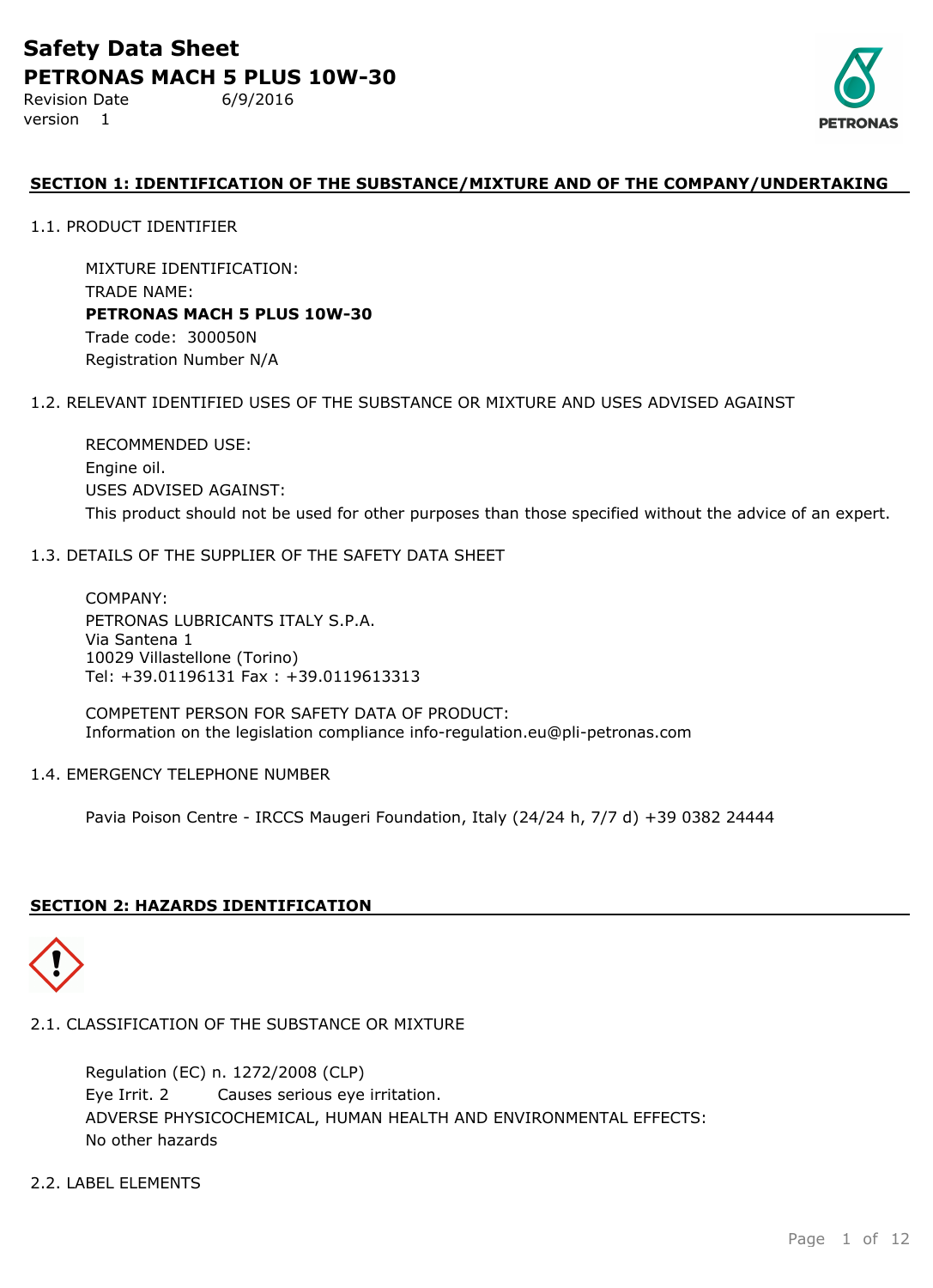Revision Date 6/9/2016 version 1



Regulation (EC) n. 1272/2008 (CLP)

Pictograms and Signal Words

# $\left\langle \cdot \right\rangle$

Warning

Hazard statements:

H319 Causes serious eye irritation.

## Precautionary statements:

- P101 If medical advice is needed, have product container or label at hand.
- P102 Keep out of reach of children.
- P264.1 Wash the hands thoroughly after handling.
- P280 Wear protective gloves/protective clothing/eye protection/face protection.
- P305+P351+ IF IN EYES: Rinse cautiously with water for several minutes. Remove contact lenses,
- P338 if present and easy to do. Continue rinsing.
- P337+P313 If eye irritation persists: Get medical advice/attention.
- SPECIAL PROVISIONS ACCORDING TO ANNEX XVII OF REACH AND SUBSEQUENT AMENDMENTS: None

## 2.3. OTHER HAZARDS

No PBT Ingredients are present

## **SECTION 3: COMPOSITION/INFORMATION ON INGREDIENTS**

## 3.1. SUBSTANCES

N.A.

## 3.2. MIXTURES

Severely refined mineral and/or synthetic oils, additives.

Hazardous components within the meaning of the CLP regulation and related classification:

| <b>QUANTITY NAME</b> |                                                                       |              | <b>IDENT. NUMB. CLASSIFICATION</b>       | <b>REGISTRATION</b><br><b>NUMBER</b> |
|----------------------|-----------------------------------------------------------------------|--------------|------------------------------------------|--------------------------------------|
| $1.0 - 2.0 \%$       | Zinc dialkyl dithiophosphate CAS: 68649-42-3 Skin Irrit. 2, H315; Eye | EC:272-028-3 | Dam. 1, H318; Aquatic<br>Chronic 2, H411 |                                      |
|                      | 70.0-90.0 % Not classified oils                                       |              |                                          |                                      |

H-phrases and list of abbreviations: see heading 16.

## **SECTION 4: FIRST AID MEASURES**

4.1. DESCRIPTION OF FIRST AID MEASURES

IN CASE OF INGESTION: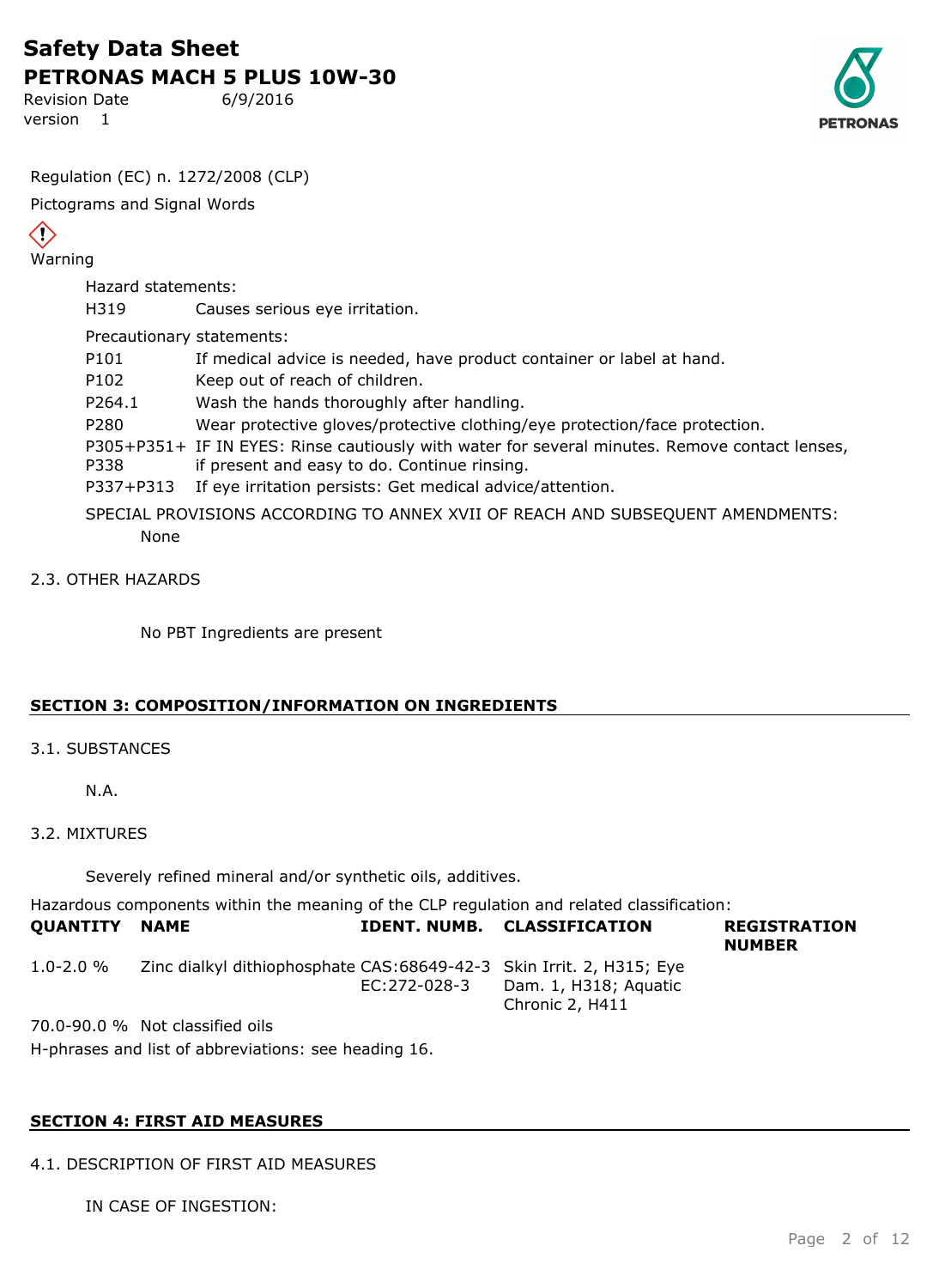Revision Date 6/9/2016 version 1



Do not induce vomiting to avoid aspiration into the respiratory tracts. Wash out thoroughly the mouth with water. Obtain immediate medical attention.

IN CASE OF EYES CONTACT:

Rinse thoroughly with plenty of water for at least 10 minutes keeping eyelids open. Remove contact lenses if this can be done easily. Obtain medical attention in case of development and persistence of pain and redness. In case of contact with hot product, rinse thoroughly with plenty of water to dissipate heat. Obtain immediate medical attention to assess eye conditions and the correct treatment to be practiced. IN CASE OF SKIN CONTACT:

Remove contaminated clothes and shoes and rinse thoroughly with plenty of water and soap. IN CASE OF INHALATION:

Expose affected person to fresh air and obtain medical attention if necessary.

#### 4.2. MOST IMPORTANT SYMPTOMS AND EFFECTS, BOTH ACUTE AND DELAYED

Refer to section 11. Eye irritation Eye damages

#### 4.3. INDICATION OF ANY IMMEDIATE MEDICAL ATTENTION AND SPECIAL TREATMENT NEEDED

Refer to section 4.1.

In case of accident or unwellness, seek medical advice immediately (show directions for use or safety data sheet if possible).

## **SECTION 5: FIREFIGHTING MEASURES**

#### 5.1. EXTINGUISHING MEDIA

This product has no special fire risk. In case of fire use foam, carbon dioxide, dry chemical powder and water mist.

Cool down with water the containers don't get involved in fire to avoid their possible explosion. Avoid high pressure water jet. Use water jet only to cool down surfaces exposed to fire. SUITABLE EXTINGUISHING MEDIA: Water.

Carbon dioxide (CO2). EXTINGUISHING MEDIA WHICH MUST NOT BE USED FOR SAFETY REASONS: None in particular.

#### 5.2. SPECIAL HAZARDS ARISING FROM THE SUBSTANCE OR MIXTURE

Don't breathe combustion fumes: fire can form harmful compounds. Do not inhale explosion and combustion gases. Burning produces heavy smoke.

#### 5.3. ADVICE FOR FIREFIGHTERS

Use suitable breathing apparatus .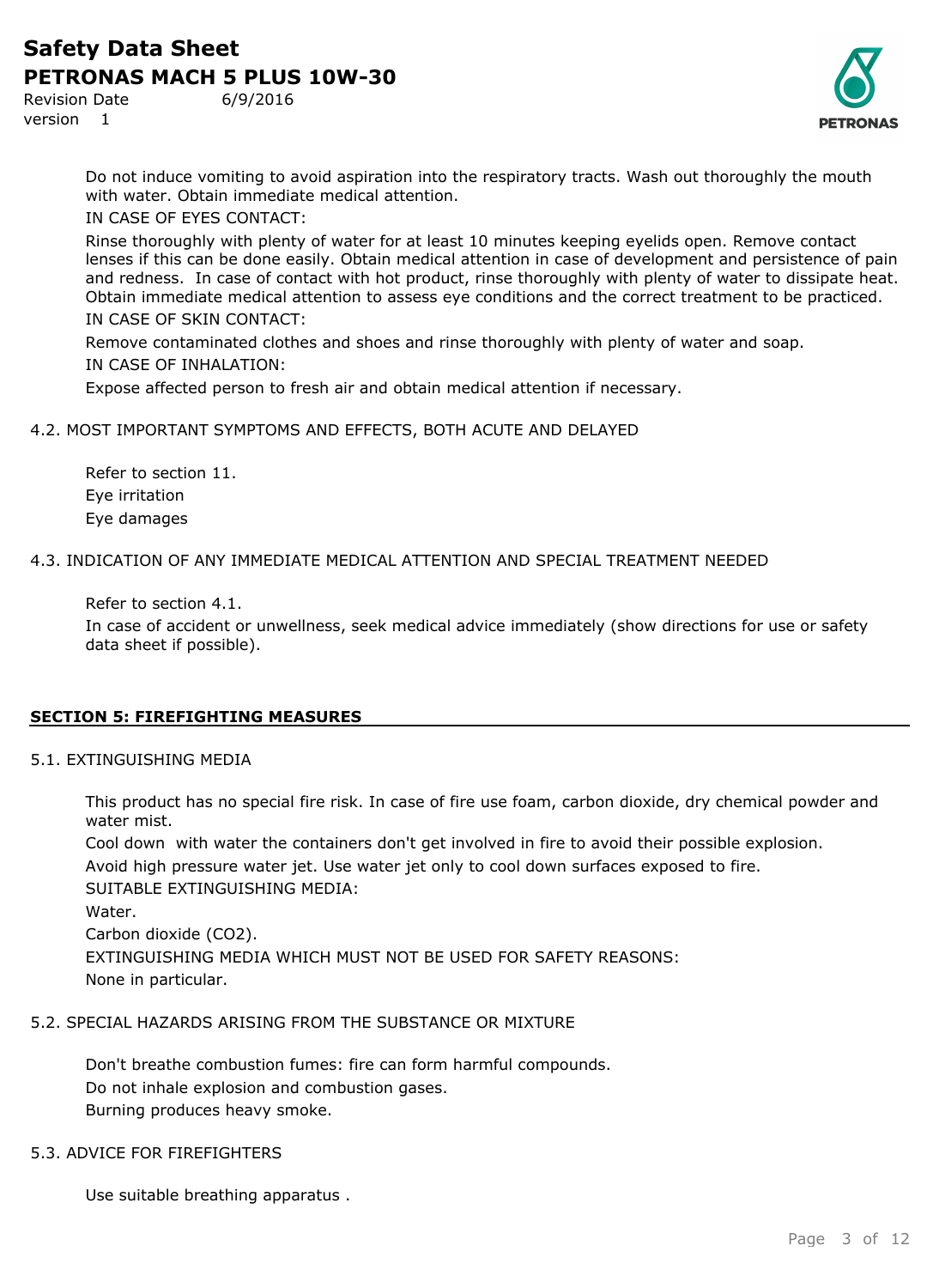Revision Date 6/9/2016 version 1



Collect contaminated fire extinguishing water separately. This must not be discharged into drains. Move undamaged containers from immediate hazard area if it can be done safely.

## **SECTION 6: ACCIDENTAL RELEASE MEASURES**

#### 6.1. PERSONAL PRECAUTIONS, PROTECTIVE EQUIPMENT AND EMERGENCY PROCEDURES

Avoid ingestion of product. Avoid contact with skin and eyes by wearing appropriate protective clothing. Avoid to breathe fumes and aereosols. Surfaces on which the product has been spilled may become slippery. Wear personal protection equipment. See protective measures under point 7 and 8.

#### 6.2. ENVIRONMENTAL PRECAUTIONS

Do not allow to enter into soil/subsoil. Do not allow to enter into surface water or drains. Retain contaminated washing water and dispose it. In case of gas escape or of entry into waterways, soil or drains, inform the responsible authorities.

#### 6.3. METHODS AND MATERIAL FOR CONTAINMENT AND CLEANING UP

Avoid flame and/or spark near leak and produced waste. Do not smoke. In case of large spills dike, absorb and shovel up into suitable containers for disposal. Contain small spills with absorbent material. Put dirty material in suitable container. Dispose of dirty material in accordance with local or national regulations.

#### 6.4. REFERENCE TO OTHER SECTIONS

See also section 8 and 13

## **SECTION 7: HANDLING AND STORAGE**

#### 7.1. PRECAUTIONS FOR SAFE HANDLING

Avoid ingestion. Avoid frequent and prolonged skin contact and contact with eyes. Provide adequate ventilation to avoid mist or aereosol. Don't smoke or use spare flames; avoid contct with spark or other sources of ignition. Don't work near open container to avoid high concentration of vapours. Don't eat or drink during use.

## 7.2. CONDITIONS FOR SAFE STORAGE, INCLUDING ANY INCOMPATIBILITIES

Store under cover in the original container securely closed away from heat and sources of ignition. Do not store in the open air. Assure a correct ventilation of premises and the control of possible leak. Keep out of flame or spark and avoid the accumulation of electrostatic charges. Keep out of reach of children and away from food and drink.

## 7.3. SPECIFIC END USE(S)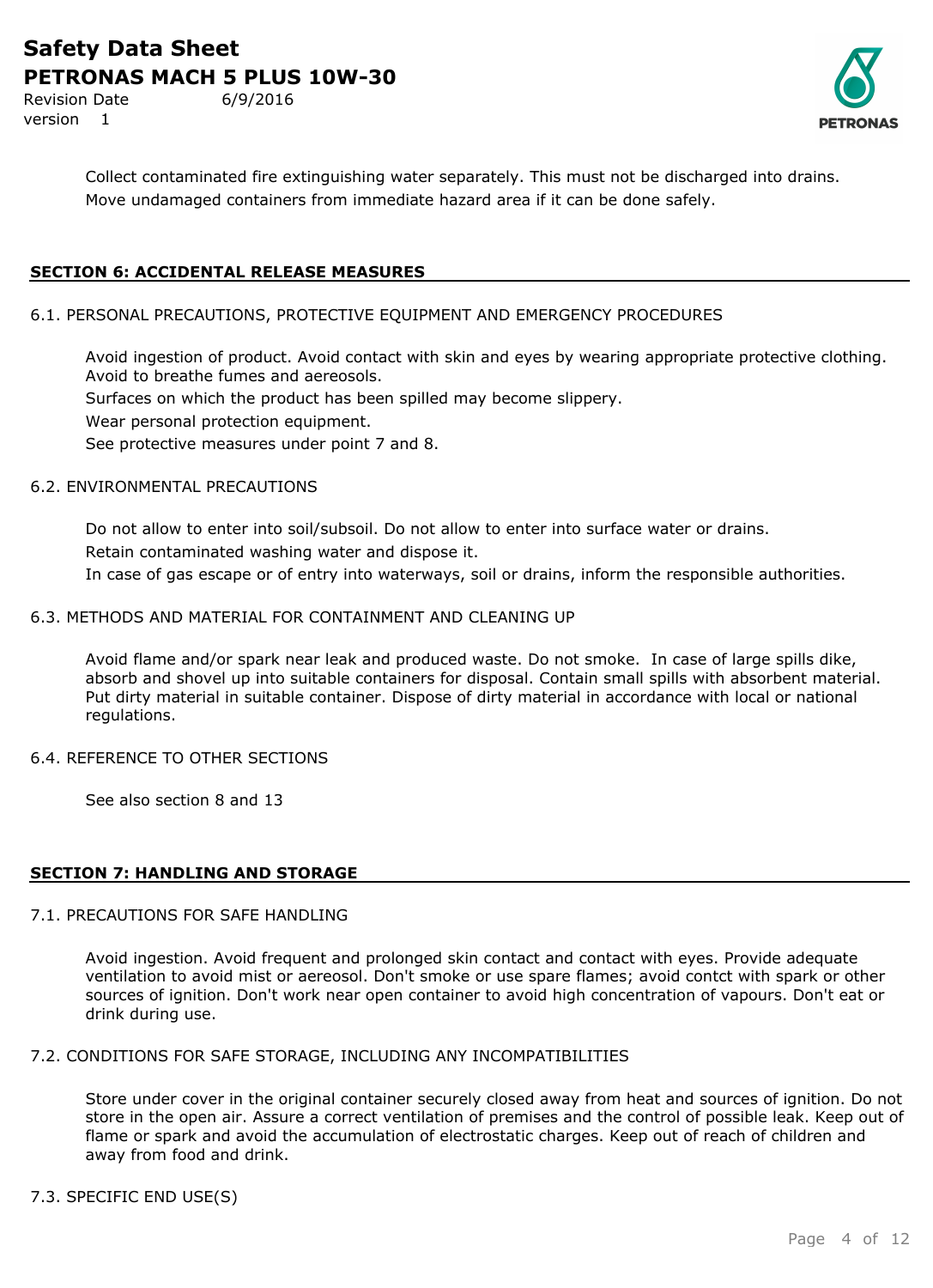Revision Date 6/9/2016 version 1



Refer to the uses listed in Section 1.2.

#### **SECTION 8: EXPOSURE CONTROLS/PERSONAL PROTECTION**

#### 8.1. CONTROL PARAMETERS

OEL: oil mists - TLV/TWA (8 h) : 5 mg/m3 - TLV/STEL: 10 mg/m3

No Data Available

#### 8.2. EXPOSURE CONTROLS

TECHNICAL PRECAUTIONS:

Avoid production and diffusion of mist and aerosol with utilization of localized ventilation/aspiration or other required precautions. Adopt all required precaution to avoid product immission in environment (e.g., blasting systems, catch basins, ...).

EYE PROTECTION:

Chemical goggles and face shield in case of oil splashes.

PROTECTION FOR SKIN:

Wear suitable protective clothing (for further information, refer to CEN-EN 14605); change it immediately in case of large contamination and wash it before subsequent use.

Practice reasonable personal cleanliness.

PROTECTION FOR HANDS:

Wear suitable gloves (i.e. neoprene, nitrile). Gloves should be changed when they show wear. The kind of gloves and the term of use must be decided from employer with regard to processing and to allow for DPI legislation and glove producer's indications. Wear gloves only with clean hands.

RESPIRATORY PROTECTION:

None required under normal conditions of use. Use approved full face respirator with organic vapour filter cartridge if the recommended exposure limits are exceeded.

**VALUE METHOD**

ENVIRONMENTAL EXPOSURE CONTROLS:

Refer to technical precautions and also to sections 6.2, 6.3, 7.2, 12 and 13.

#### **SECTION 9: PHYSICAL AND CHEMICAL PROPERTIES**

9.1. INFORMATION ON BASIC PHYSICAL AND CHEMICAL PROPERTIES

| <b>CHEMICAL-PHYSICAL</b><br><b>PROPERTY</b> | <b>VALUE</b>        | МE |
|---------------------------------------------|---------------------|----|
| PHYSICAL STATE                              | LIQUID              |    |
| APPEARANCE AND COLOUR                       | <b>VISCOUS</b>      |    |
| <b>ODOUR</b>                                | <b>NOT RELEVANT</b> |    |
| <b>ODOUR THRESHOLD</b>                      | <b>NOT RELEVANT</b> |    |
| PН                                          | N.A.                |    |
| MELTING POINT / FREEZING<br>POINT           | N.A.                |    |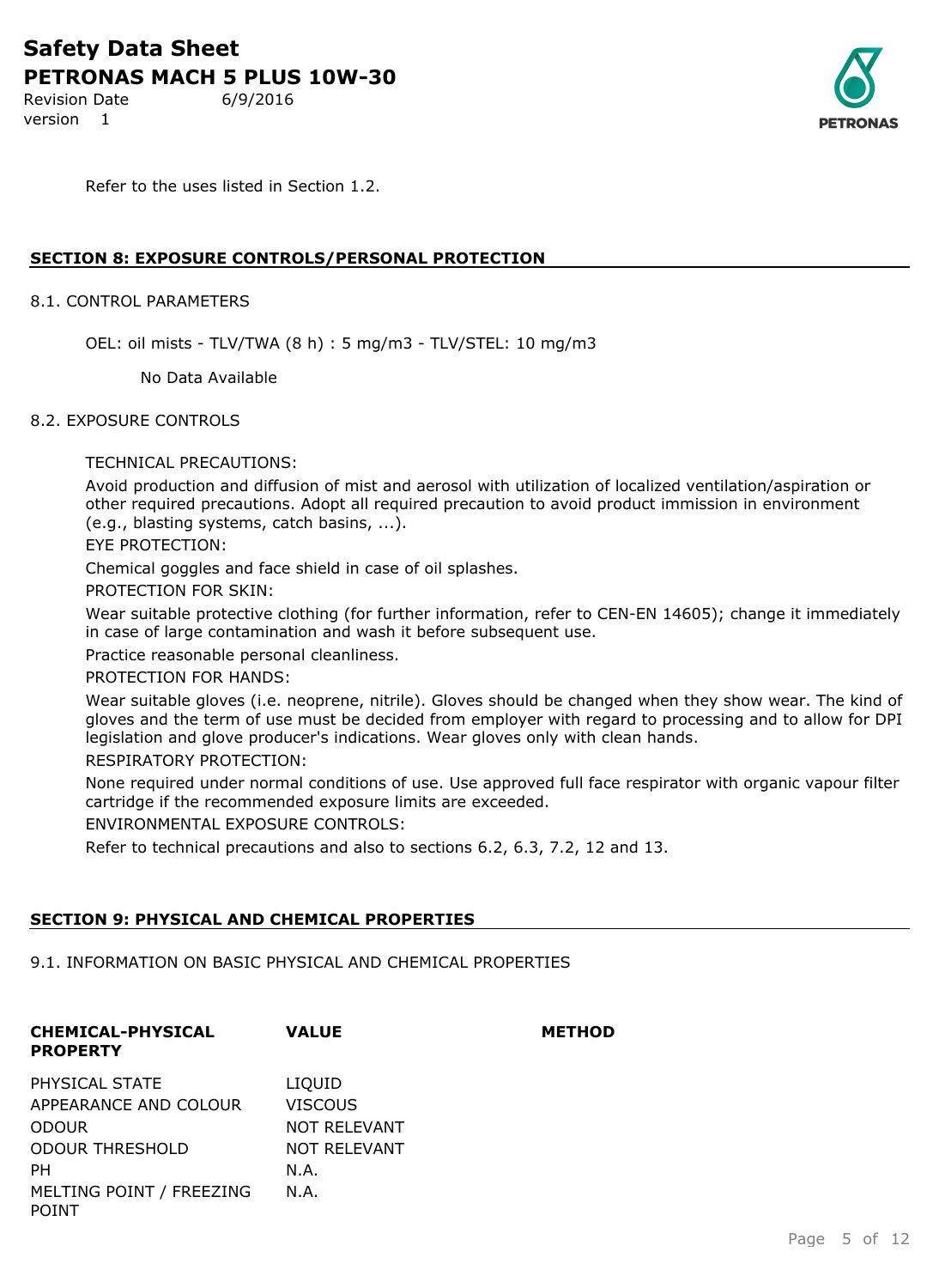Revision Date 6/9/2016 version 1

| INITIAL BOILING POINT AND<br><b>BOILING RANGE</b> | >300 °C (572 °F) | (ASTM D1120)     |
|---------------------------------------------------|------------------|------------------|
| <b>FLASH POINT</b>                                | 220 °C (428 °F)  | (ASTM D92)       |
| <b>EVAPORATION RATE</b>                           | N.A.             |                  |
| UPPER/LOWER FLAMMABILITY<br>OR EXPLOSIVE LIMITS   | N.A.             |                  |
| <b>VAPOUR DENSITY</b>                             | N.A.             |                  |
| <b>VAPOUR PRESSURE</b>                            | N.A.             |                  |
| <b>DENSITY</b>                                    | 0.87500 KG/L     | (ASTM D1298)     |
| SOLUBILITY IN WATER                               | <b>INSOLUBLE</b> |                  |
| SOLUBILITY IN OIL                                 | N.A.             |                  |
| PARTITION COEFFICIENT<br>(N-OCTANOL/WATER)        | N.A.             |                  |
| <b>AUTO-IGNITION TEMPERATURE</b>                  | N.A.             |                  |
| <b>DECOMPOSITION</b><br><b>TEMPERATURE</b>        | N.A.             |                  |
| KINEMATIC VISCOSITY AT<br>$100^{\circ}$ C         | 11.0 CST         | ASTM D445        |
| KINEMATIC VISCOSITY AT 40°C 73.3 CST              |                  | <b>ASTM D445</b> |
| <b>EXPLOSIVE PROPERTIES</b>                       | N.A.             |                  |
| <b>OXIDIZING PROPERTIES</b>                       | N.A.             |                  |
| SOLID/GAS FLAMMABILITY                            | N.A.             |                  |

9.2. OTHER INFORMATION

| <b>CHEMICAL-PHYSICAL</b><br><b>PROPERTY</b>         | <b>VALUE</b> | <b>METHOD</b> |
|-----------------------------------------------------|--------------|---------------|
| SUBSTANCE GROUPS RELEVANT N.A.<br><b>PROPERTIES</b> |              |               |
| <b>MISCIBILITY</b>                                  | N.A.         |               |
| <b>CONDUCTIVITY</b>                                 | N.A.         |               |

## **SECTION 10: STABILITY AND REACTIVITY**

## 10.1. REACTIVITY

Read carefully all information provided in other sections of heading 10.

## 10.2. CHEMICAL STABILITY

The product is stable under normal conditions of use.

## 10.3. POSSIBILITY OF HAZARDOUS REACTIONS

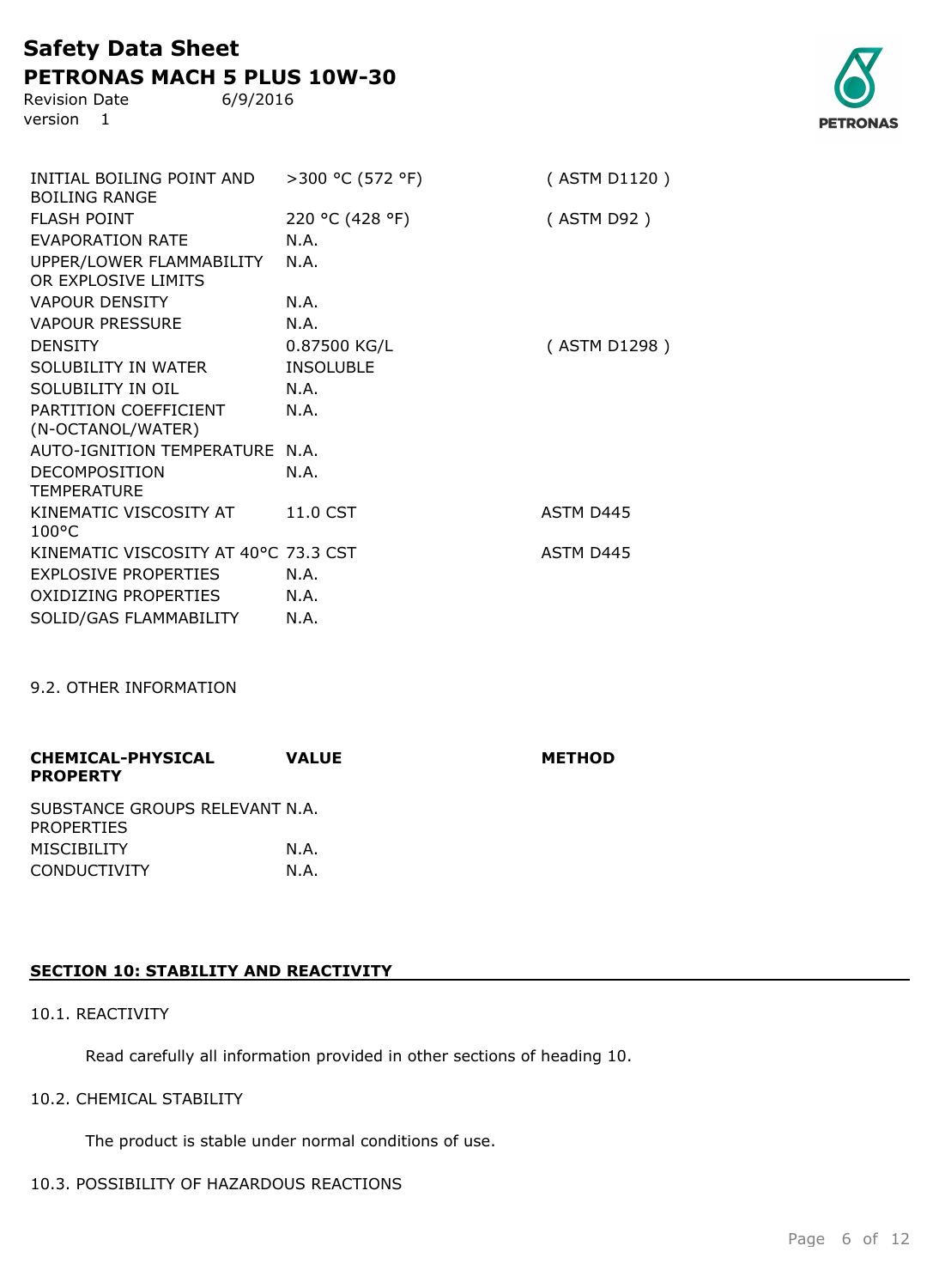Revision Date 6/9/2016 version 1



Not expected under normal conditions of use.

#### 10.4. CONDITIONS TO AVOID

This product must be kept far from heat sources. In any case, avoid exposing product to temperatures above the flash point.

10.5. INCOMPATIBLE MATERIALS

Strong oxidizing agents, hard acids and bases.

10.6. HAZARDOUS DECOMPOSITION PRODUCTS

Oxides of carbon, compounds of sulphur, phosphorus, nitrogen and hydrogen sulfide.

#### **SECTION 11: TOXICOLOGICAL INFORMATION**

#### 11.1. INFORMATION ON TOXICOLOGICAL EFFECTS

SKIN CONTACT:

Prolonged or repeated skin contact sometimes may cause irritations and dermatitis.

EYE CONTACT: The product is irritating.

## INHALATION: Inhalation of mists and vapours generated at elevated temperatures may cause respiratory irritation.

#### INGESTION:

Unlike to cause harm if accidentally swallowed in small doses, though ingestion of large quantities may cause gastro-intestinal effects.

CARCINOGENICITY: Based on available data, the classification criteria are not met.

MUTAGENICITY: Based on available data, the classification criteria are not met.

TOXICITY FOR REPRODUCTION: Based on available data, the classification criteria are not met.

Toxicological information on main components of the mixture: No Data Available

## **SECTION 12: ECOLOGICAL INFORMATION**

12.1. TOXICITY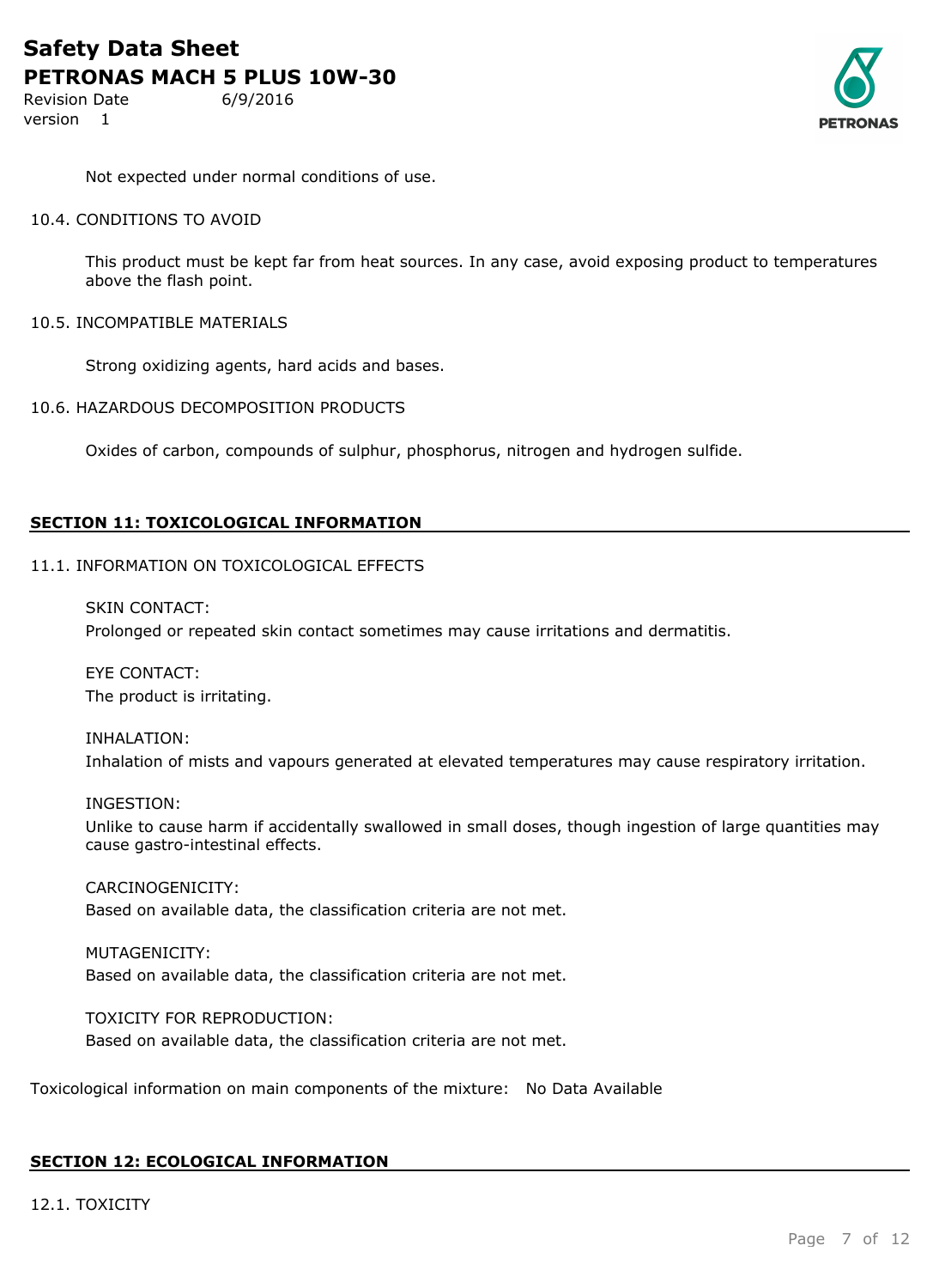Revision Date 6/9/2016 version 1



Eco-Toxicological Information:

This product is not classified dangerous for the environment.

- List of Eco-Toxicological properties of the product No Data Available
- 12.2. PERSISTENCE AND DEGRADABILITY

Data on biodegradability of product are not available.

12.3. BIOACCUMULATIVE POTENTIAL

Not available.

#### 12.4. MOBILITY IN SOIL

Because the dispersion in the environment may result in contamination of environmental matrix (soil, subsoil, surface water and groundwater), do not release in the environment.

12.5. RESULTS OF PBT AND VPVB ASSESSMENT

Not available.

12.6. OTHER ADVERSE EFFECTS

No effect known.

#### **SECTION 13: DISPOSAL CONSIDERATIONS**

#### 13.1. WASTE TREATMENT METHODS

Prevent contamination of soil, drains and surface waters. Do not discharge in sewers, tunnels or water courses. Dispose in accordance with local or national regulations via authorised person/licensed waste disposal contractor.

The used product is to be considered a special waste to be classified in accordance to Directive 2008/98/EC on wastes and related legislation.

Recover if possible. In so doing, comply with the local and national regulations currently in force.

#### **SECTION 14: TRANSPORT INFORMATION**

#### 14.1. UN NUMBER

N/A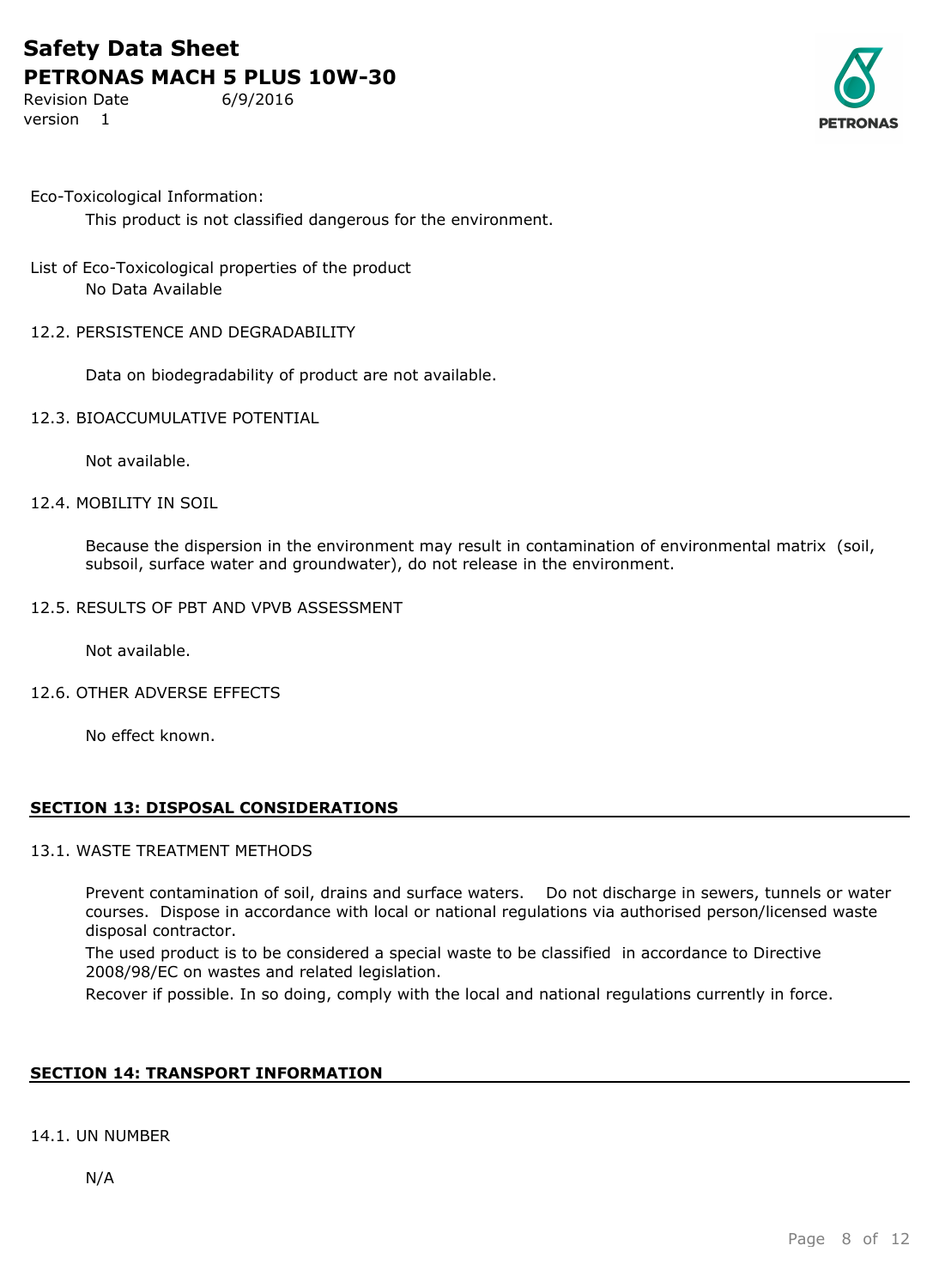Revision Date 6/9/2016 version 1



#### 14.2. UN PROPER SHIPPING NAME

ADR-Shipping Name: N/A IATA-Technical name: N/A IMDG-Technical name: N/A

#### 14.3. TRANSPORT HAZARD CLASS(ES)

ADR-Class: N/A IATA-Class: N/A IMDG-Class: N/A

#### 14.4. PACKING GROUP

ADR-Packing Group: N/A IATA-Packing group: N/A IMDG-Packing group: N/A

#### 14.5. ENVIRONMENTAL HAZARDS

Toxic ingredients quantity: 0.00 Very toxic ingredients quantity: 0.00 Marine pollutant: No Environmental Pollutant: No

## 14.6. SPECIAL PRECAUTIONS FOR USER

Road and Rail (ADR-RID): ADR-Label: N/A ADR - Hazard identification number: N/A ADR-Special Provisions: N/A ADR Tunnel Restriction Code: N/A Air (IATA): IATA-Passenger Aircraft: N/A IATA-Cargo Aircraft: N/A IATA-Label: N/A IATA-Subrisk: N/A IATA-Erg: N/A IATA-Special Provisions: N/A Sea (IMDG): IMDG-Stowage Code: N/A IMDG-Stowage Note: N/A IMDG-Subrisk: N/A IMDG-Special Provisions: N/A IMDG-Page: N/A IMDG-Label: N/A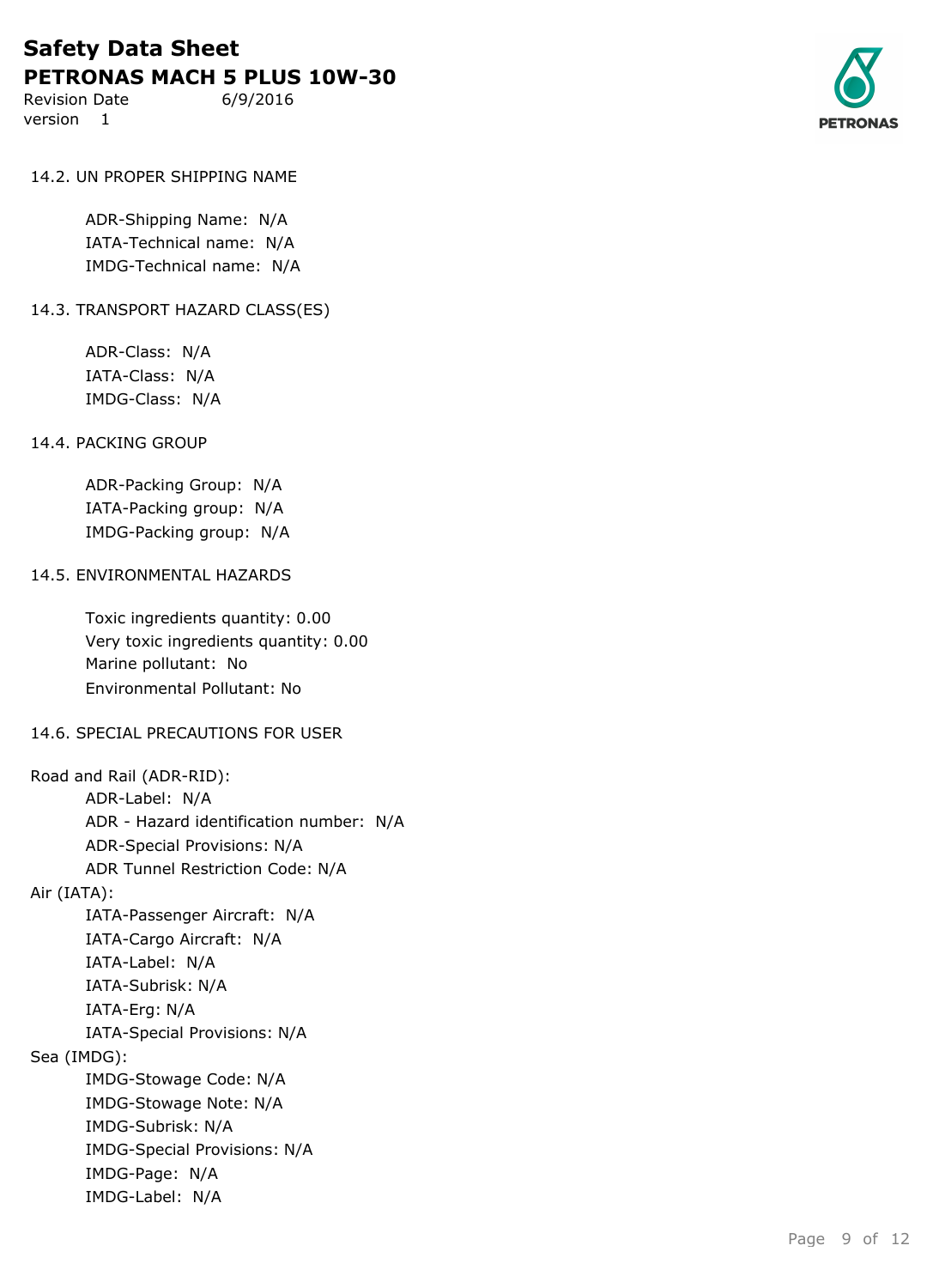Revision Date 6/9/2016 version 1



IMDG-EMS: N/A IMDG-MFAG: N/A

14.7. TRANSPORT IN BULK ACCORDING TO ANNEX II OF MARPOL AND THE IBC CODE

N.A.

## **SECTION 15: REGULATORY INFORMATION**

15.1. SAFETY, HEALTH AND ENVIRONMENTAL REGULATIONS/LEGISLATION SPECIFIC FOR THE SUBSTANCE OR MIXTURE

Regulation (EC) No 1272/2008, with all National and European related legislations - on classification, labelling and packaging of substances and mixtures - and following adjustments to technical and scientific progress.

Regulation (EC) No 790/2009 amending, for the purposes of its adaptation to technical and scientific progress, Regulation (EC) No 1272/2008 on classification, labelling and packaging of substances and mixtures

Directive 1999/45/EC and all following updates, together with its national realization, about classification, packaging and labelling of dangerous preparations

Regulation (EC) No 1907/2006, with all National and European related legislations - concerning the Registration, Evaluation, Authorisation and Restriction of Chemicals (REACH)

Regulation (EU) No 453/2010 amending Regulation (EC) No 1907/2006 on the Registration, Evaluation, Authorisation and Restriction of Chemicals (REACH)

Directives 89/391/EC, 89/654/EC, 89/655/EC, 89/656/EC, 90/269/EC, 90/270/EC, 90/394/EC, 90/679/EC and all following updates, togeher with its national realization, about improvement of worker safety and health

Directives 98/24/EC and all following updates, together with its national realization, about protection of worker safety and health against chemical agent risks

Directive 1991/156/EC and all following updates, together with national waste legislation

EC directives and national environment protection legislation (air, water and soil)

Regulation 648/2004/EC on detergents

Directive 2003/105/EC amending Council Directive 96/82/EC, together with its national realization, on the control of major-accident hazards involving dangerous substances.

Regulation (EU) n. 286/2011 (ATP 2 CLP)

Regulation (EU) n. 618/2012 (ATP 3 CLP)

Regulation (EU) n. 487/2013 (ATP 4 CLP)

Regulation (EU) n. 944/2013 (ATP 5 CLP)

Regulation (EU) n. 605/2014 (ATP 6 CLP)

PROVISIONS RELATED TO DIRECTIVE EU 2012/18 (SEVESO III):

N.A.

GERMAN WATER HAZARD CLASS.

N.A.

RESTRICTIONS RELATED TO THE PRODUCT OR THE SUBSTANCES CONTAINED ACCORDING TO ANNEX XVII REGULATION (EC) 1907/2006 (REACH) AND SUBSEQUENT MODIFICATIONS:

Restrictions related to the product: 3, 40

RESTRICTIONS RELATED TO THE SUBSTANCES CONTAINED: None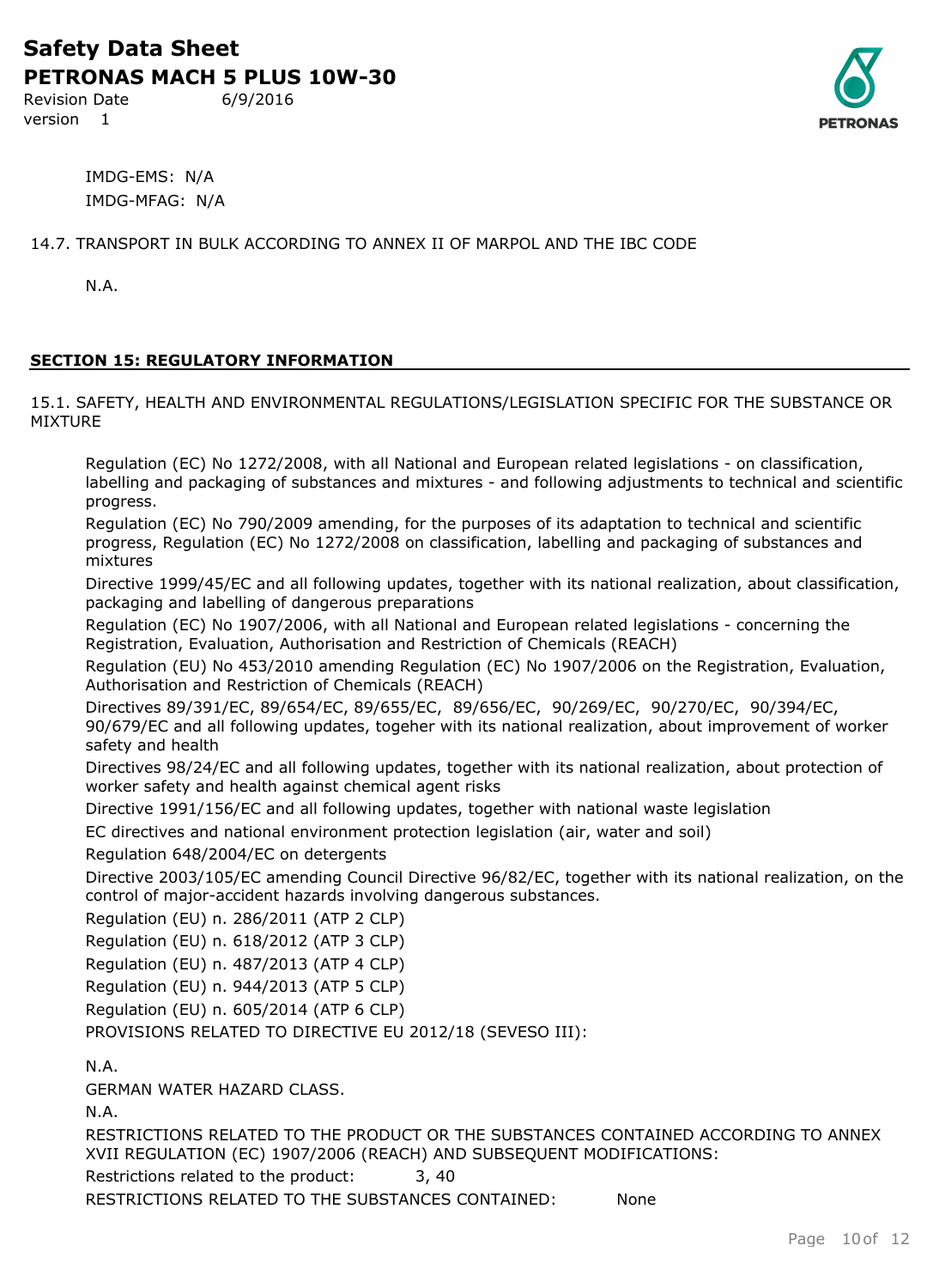Revision Date 6/9/2016 version 1



VOLATILE ORGANIC COMPOUNDS - VOCS = N.A.

15.2. CHEMICAL SAFETY ASSESSMENT

CHEMICAL SAFETY ASSESSMENT:

This product contains substances for which chemical safety assessments are not yet available.

## **SECTION 16: OTHER INFORMATION**

Sheet complies with the criteria of Regulation (EU) No. 830/2015 as well as with Regulation (EC) No. 1272/2008 and Directive 99/45/EC and following adjustments.

This document was prepared by a competent person who has received appropriate training.

This product must not be used in applications other than recommended without first seeking the advice of the Technical Department.

This MSDS cancels and replaces any preceding release.

This product must be stored, handled and used according to correct industrial hygienic practices and in compliance with laws in force.

The information contained herein is based on the present state of our knowledge and is intended to describe our products from the point of view of safety requirements. It should not therefore be considered as any guarantee of specific properties.

Caption about heading 3, R-phrases and H-statements:

- H315 Causes skin irritation.
- H318 Causes serious eye damage.
- H319 Causes serious eye irritation.
- H411 Toxic to aquatic life with long lasting effects.

Legend to abbreviations and acronyms used in the safety data sheet:

ACGIH: American Conference of Governmental Industrial Hygienists

ADR: European Agreement concerning the International Carriage of Dangerous Goods by Road.

ADN: European Agreement concerning the International Carriage of Dangerous Goods by Inland Waterways

ATE: Acute Toxicity Estimate

BCF: Biological Concentration Factor

BEI: Biological Exposure Index

BOD: Biochemical Oxygen Demand

CAS: Chemical Abstracts Service (division of the American Chemical Society).

CAV: Poison Center

CE: European Community

CLP: Classification, Labeling, Packaging.

CMR: Carcinogenic, Mutagenic and Reprotoxic

COD: Chemical Oxygen Demand

COV: Volatile Organic Compound

CSA: Chemical Safety Assessment